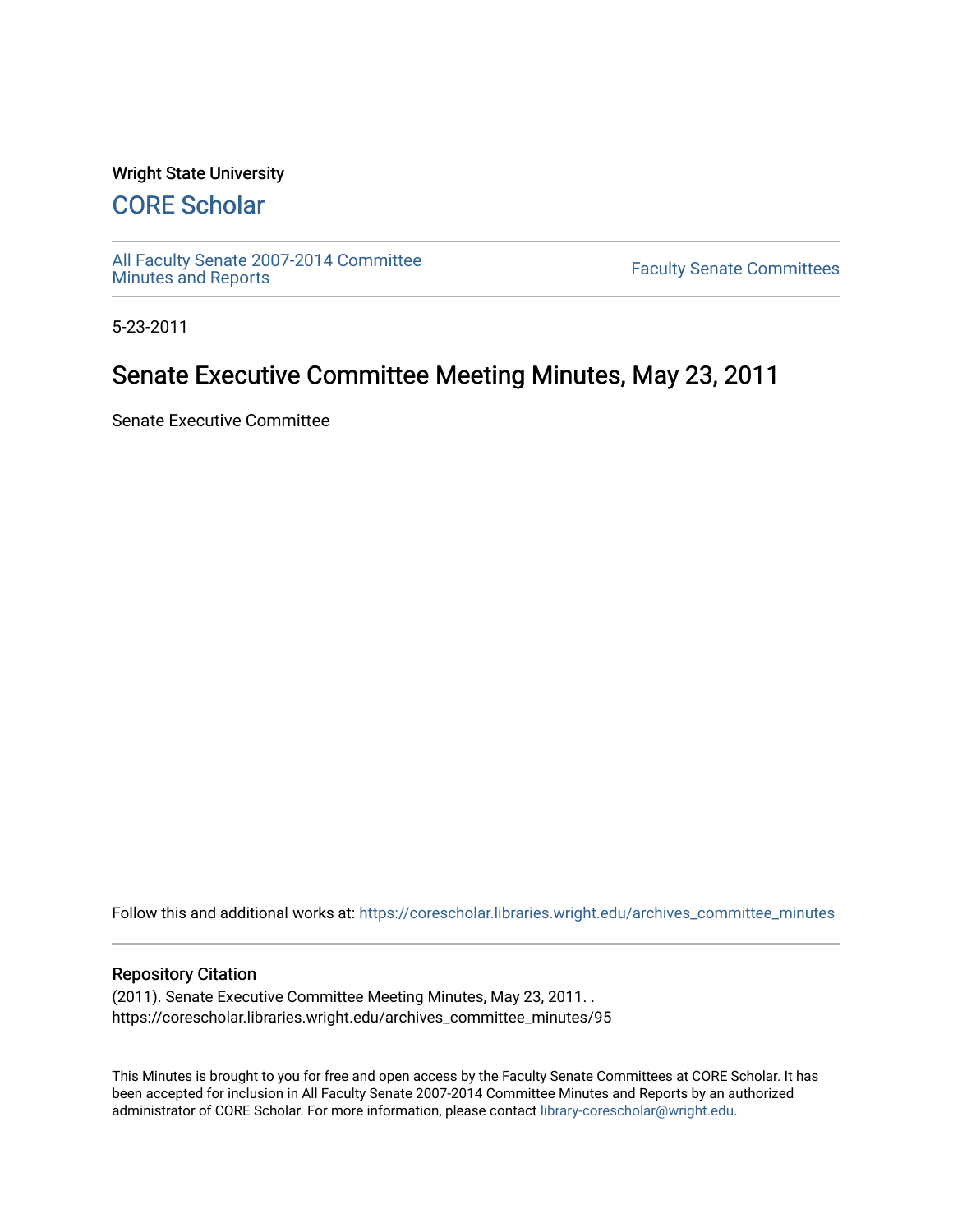### **EC Minutes May 23, 2011**

- 1. Course Management Systems Based on comment received from the Information Technology Committee, the Senate Executive Committee does not advise moving to one course management system and does not support the Resolution submitted to Executive Committee from Student Government.
- 2. CATS Projects 23-25
	- #23 Elimination of VHS playback in Electronic Classrooms
		- Several additional concerns were raised and are being discussed regarding copyright laws and copying VHS tapes into other formats and funding to replace VHS tapes with DVDs, as the units are phased out over the next four years. Faculty need to be informed that units will be phased out.
	- #24 Elimination of Video Service into classrooms Executive Committee supports the recommendation of the IT Committee to move forward with this project.
	- #25 Management of University Owned Smart Phones and other Mobile Devices The Senate Executive Committee discussed the issue and had additional questions on which they will seek input. The committee supports the recommendation from the IT Committee to continue investigation on possible options.
- 3. The Executive Committee hosted Dr. Lang Hong who sought input regarding the necessary approval process for offering degree programs overseas. The EC recommended that the programs receive approval from both the Undergraduate Curriculum and Academic Policy Committee and the Graduate School depending on the degree offered.
- 4. The Executive Committee received an update from UCAPC about the change regarding the length of time students will be allowed to remain in University College after the semester transition. Currently, students can remain in UC for 90-quarter hours, or two years. Under the semester system, students are required to move to a college after 30 semester hours, or one year, after which they will be considered nondegree. EC expressed concerns about moving students out of UC and how this will affect student retention.
- 5. Executive Committee discussed the conversion of graduate curriculum from quarters to semesters and supported materials being submitted to Faculty Senate for approval.
- 6. Executive Committee discussed the possibility of requiring freshman students to purchase a clicker for the TurningPoint audience response system (clickers). This system "integrates 100% into Microsoft® PowerPoint® and allows audiences and students to participate in presentations or lectures by submitting responses to